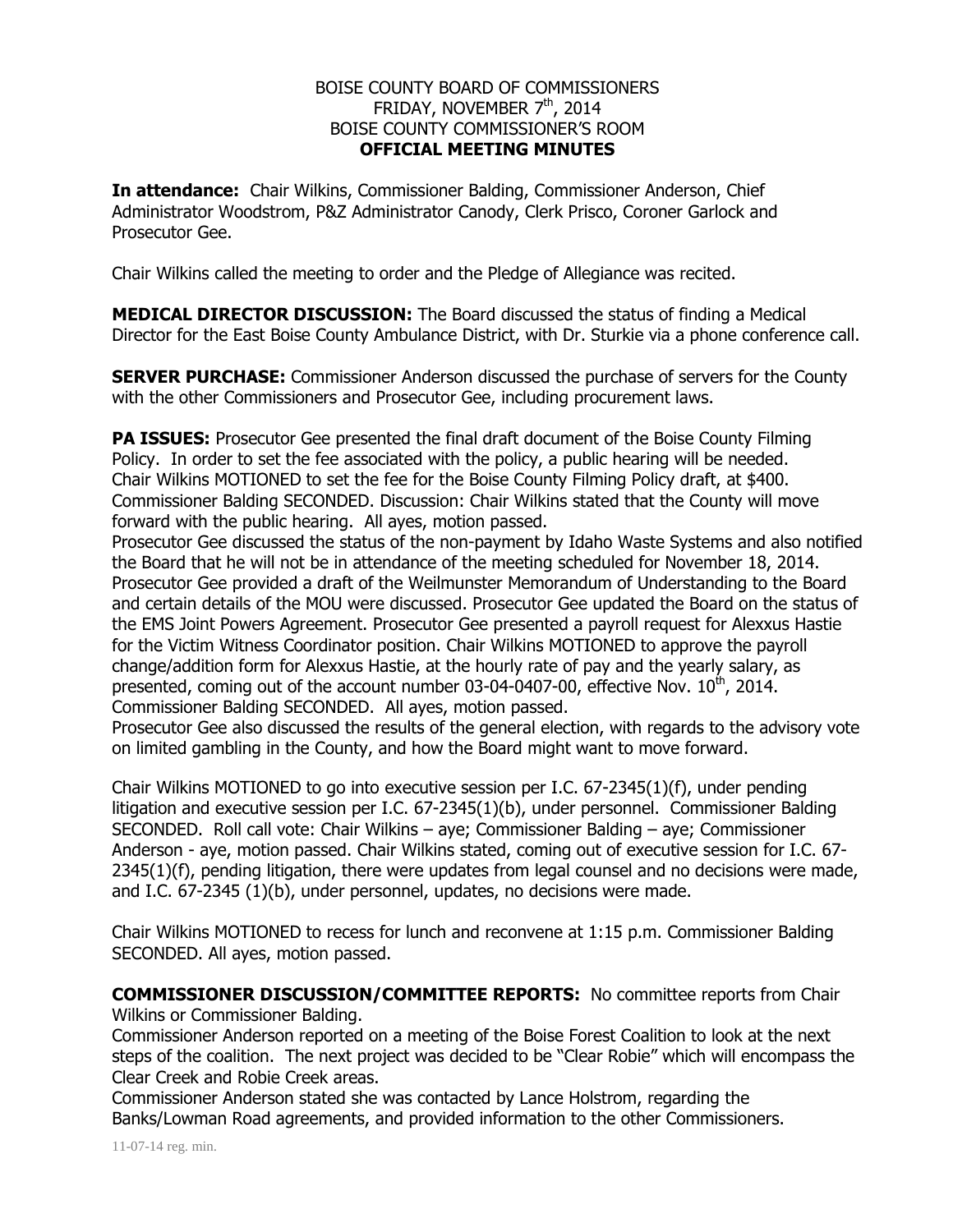Commissioner Anderson stated that the City of Crouch received the grant check for the Crouch Bridge match of approximately \$49,000, which will be forwarded to Boise County. The Board discussed the comp time payout for Rora Canody. Clerk Prisco stated that her opinion was that she was classified as exempt under the law (Fair Labor Standards Act). She would like confirmation from the Prosecutor on this.

## **CONSTITUENT INPUT:** None.

**AMENDMENTS TO THE AGENDA:** Chair Wilkins MOTIONED to amend the agenda, because the Board did not finish the personnel discussion under executive session in the morning, for an executive session for personnel to take place this afternoon when the Prosecutor is available. Commissioner Balding SECONDED. Roll call vote: Chair Wilkins – aye; Commissioner Balding – aye; Commissioner Anderson - aye, motion passed.

**MINUTES:** Chair Wilkins MOTIONED to approve the Boise County Board of County Commissioners' official meeting minutes of Tuesday, August 19<sup>th</sup>, 2014 with the corrections as stated. Commissioner Balding SECONDED. All ayes; motion passed.

Chair Wilkins MOTIONED to approve the Boise County Board of Commissioners official meeting minutes for Monday, October 27<sup>th</sup>, 2014 as presented. Commissioner Balding SECONDED. All ayes; motion passed.

Chair Wilkins MOTIONED to approve the Boise County Board of Commissioners Tuesday, October 28<sup>th</sup>, 2014 official meeting minutes, as corrected. Commissioner Balding SECONDED. All ayes; motion passed.

**DEPARTMENTAL ISSUES:** Bill Jones discussed the Bridge Inspection Report with the Board. Chair Wilkins MOTIONED to approve the payroll addition change form for John Hileman Jr., for the Road Department as a winter maintenance extra help, as a seasonal part-time temporary employee, as stated on the payroll change form, on an as needed basis, effective November  $10^{th}$ , 2014. Commissioner Balding SECONDED. Discussion: Commissioner Anderson asked that the form specifically state "seasonal part-time temporary". All ayes; motion passed.

Clerk Prisco presented a payroll addition form to the Board. Chair Wilkins MOTIONED to approve the payroll addition form, for Ms. (Heidi) Zimmers with an effective date of November  $17<sup>th</sup>$ , 2014, for the Court, the position of Deputy Court Clerk, as discussed with Clerk Prisco, out of fund 06-50, from account 0404-00. Commissioner Balding SECONDED. All ayes; motion passed. Clerk Prisco presented Resolution 2015-06 to the Board. Chair Wilkins MOTIONED to approve resolution 2015-06, a Boise County resolution adjusting the Boise County District Court Fund, Community Justice Department, FY 2015 budget, in the amount of \$15,000, for a trail maintenance and stewardship grant. Commissioner Balding SECONDED. All ayes, motion passed. Treasurer Hutchings made the Board aware of her receipt of a request for excess funds on a tax deed sale, the request being from Castle Mountain.

The Board reviewed two payroll change requests for East Boise County Ambulance personnel. Clerk Prisco confirmed that the request for Ms. Browning was not applicable. Pam Garlock, as the Advisory Board Chair, discussed the payroll request for Linda Bucca. Chair Wilkins MOTIONED to approve the payroll addition form for Linda Bucca, at the hourly rate of pay, as stated, for 5 hours a week, in a budgeted position for the East Boise County Ambulance District, with an effective date of November 7<sup>th</sup>, 2014. Commissioner Anderson SECONDED. All ayes; motion passed.

Chair Wilkins MOTIONED to go into executive session, as discussed earlier, under I.C. 67- 2345(1)(b), personnel. Commissioner Balding SECONDED. Roll call vote: Chair Wilkins – aye; Commissioner Balding – aye; Commissioner Anderson - aye, motion passed. Chair Wilkins stated,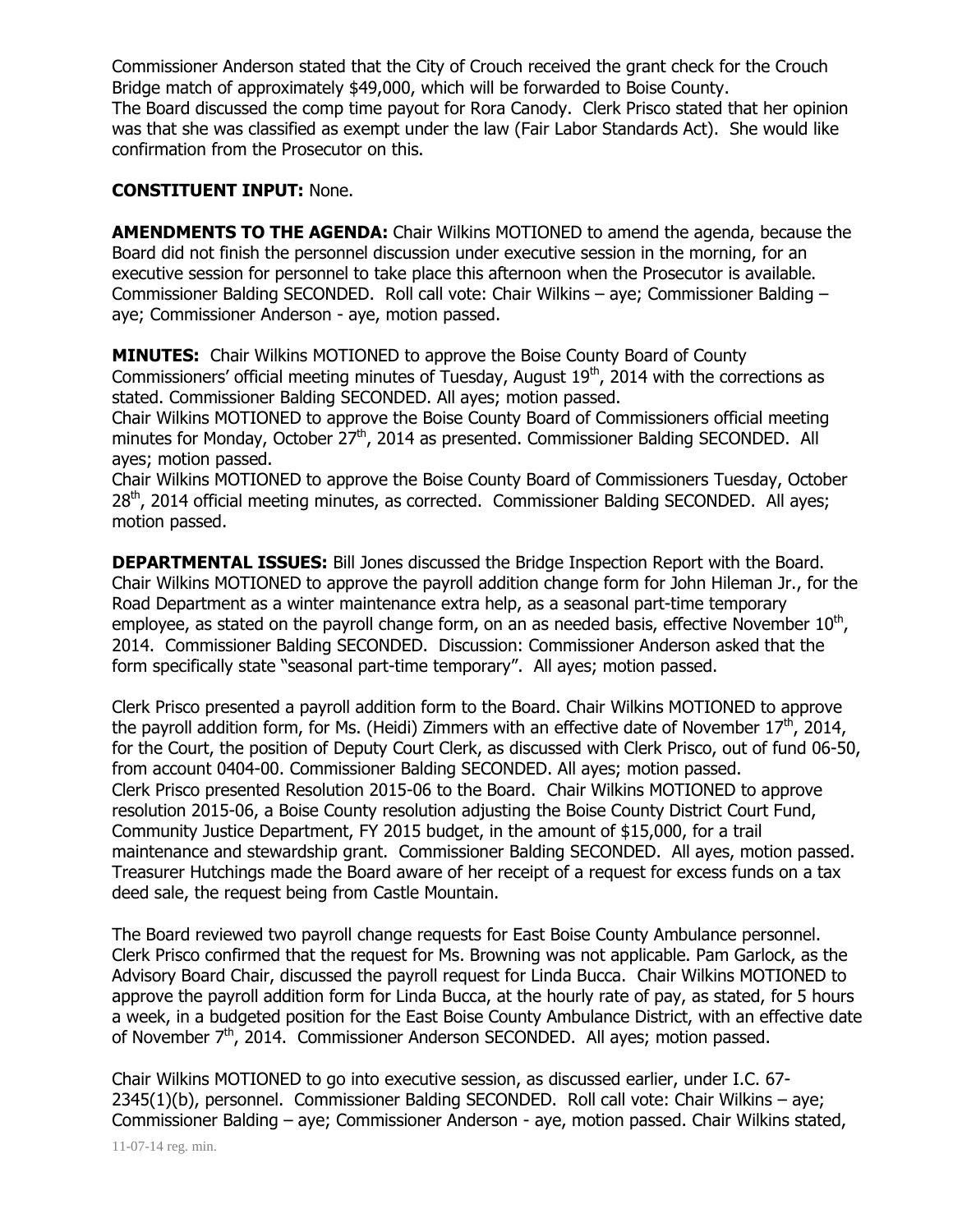coming out of executive session per I.C. 67-2345(1)(b), under personnel, the Emergency Management position was discussed and the Board, with the cooperation of the Clerk, will be drafting a reinstatement letter, with conditions. An FYI to Mr. Jones and the Board on an issue for potential personnel matter, and discussion and direction on moving forward on some employee issues for the East Boise County Ambulance.

**CONTRACTS/AGREEMENTS/GRANTS:** Bill Jones, Road Department Superintendent, discussed the bid responses received from the bid request on the Arrow Rock Road Maintenance Contract. Chair Wilkins MOTIONED to reject the bid from Jerry Inama, as presented, after discussion with Mr. Jones, as it is not conducive to the work of the actual operation and the fees. Commissioner Anderson SECONDED. All ayes; motion passed. Agreement has been changed to reflect the hourly changes. Chair Wilkins MOTIONED to approve the Road Maintenance Agreement, regarding Arrowrock Road, which is an agreement between Boise County and the Atlanta Highway District as the contractor, for the hourly rates billable on a monthly basis, for a grader at \$150, the loader at \$150, dump plow truck at \$100, and the service truck rate at \$85 per hour, and not to exceed the limited sum of \$20,000, on the contract as presented for the winter maintenance of Arrow Rock Road. Commissioner Anderson SECONDED. All ayes, motion passed.

Chair Wilkins MOTIONED to sign a letter to IWS President, Ronda Avery, with regards to reimbursement to the County, for the Horseshoe Bend Transfer Facility. Commissioner Balding SECONDED. All ayes; motion passed.

Cost Share Agreements for the snow groomer units 8A & 8B were discussed. Commissioner Anderson MOTIONED to sign the FY 2015 Annual Operating Plan Agreement between Idaho Parks and Recreation Department, Boise County, and the USDA Forest Service, for snowmobile grooming Unit 8B (the Garden Valley program). Commissioner Balding SECONDED. All ayes; motion passed. Commissioner Anderson MOTIONED to sign the FY 2015 Annual Operating Plan Agreement between Idaho Parks and Recreation Department, Boise County, and the USDA Forest Service, for snowmobile grooming Unit 8A, (the Idaho City program), noting that there is a slight difference in the Boise County contributions in exhibit 4. Commissioner Balding SECONDED. All ayes; motion passed.

**DEMAND WARRANTS:** Chair Wilkins MOTIONED to approve the demand warrant in the amount of \$85.86, for mileage reimbursement for the Clerks' Conference, for Sue Aebischer. Commissioner Balding SECONDED. All ayes, motion passed. Chair Wilkins MOTIONED to approve the demand warrant for the FY 2015, to Stacy Aubrey, in the amount of \$99.63. Commissioner Balding SECONDED. All ayes; motion passed. Chair Wilkins MOTIONED to approve the demand warrant to John Blair, in the total amount of \$43.13, for reimbursement for food. Commissioner Balding SECONDED. All ayes; motion passed. Chair Wilkins MOTIONED to approve the demand warrant to Julie Frost, in the amount of \$10.58, for reimbursement for batteries. Commissioner Balding SECONDED. All ayes; motion passed. Chair Wilkins MOTIONED to approve the demand warrant to Mary Prisco for mileage reimbursement (and other items), in the amount of \$297.44. Commissioner Balding SECONDED. All ayes; motion passed. Chair Wilkins MOTIONED to approve the demand warrant to Trudy's Kitchen, in the amount of \$157.95. Commissioner Balding SECONDED. All ayes; motion passed. Chair Wilkins MOTIONED to approve the demand warrant to Brenda Wood, in the amount \$36.54, for mileage to the Clerk's Conference. Commissioner Balding SECONDED. All ayes; motion passed.

**INDIGENT:** Chair Wilkins MOTIONED to go into executive session per I.C. 67-2345(1)(d), to discuss (indigent) case #14-08-C. Commissioner Balding SECONDED. Roll call vote: Chair Wilkins – aye; Commissioner Balding – aye; Commissioner Anderson - aye, motion passed. Coming out of executive session for 67-2345(1)(d) for case 14-08-C, Chair Wilkins MOTIONED to deny case 14-08-C for the following reasons: the application was not filed correctly, it was filed as a ten day prior when the procedure had already been performed. The second application was filled